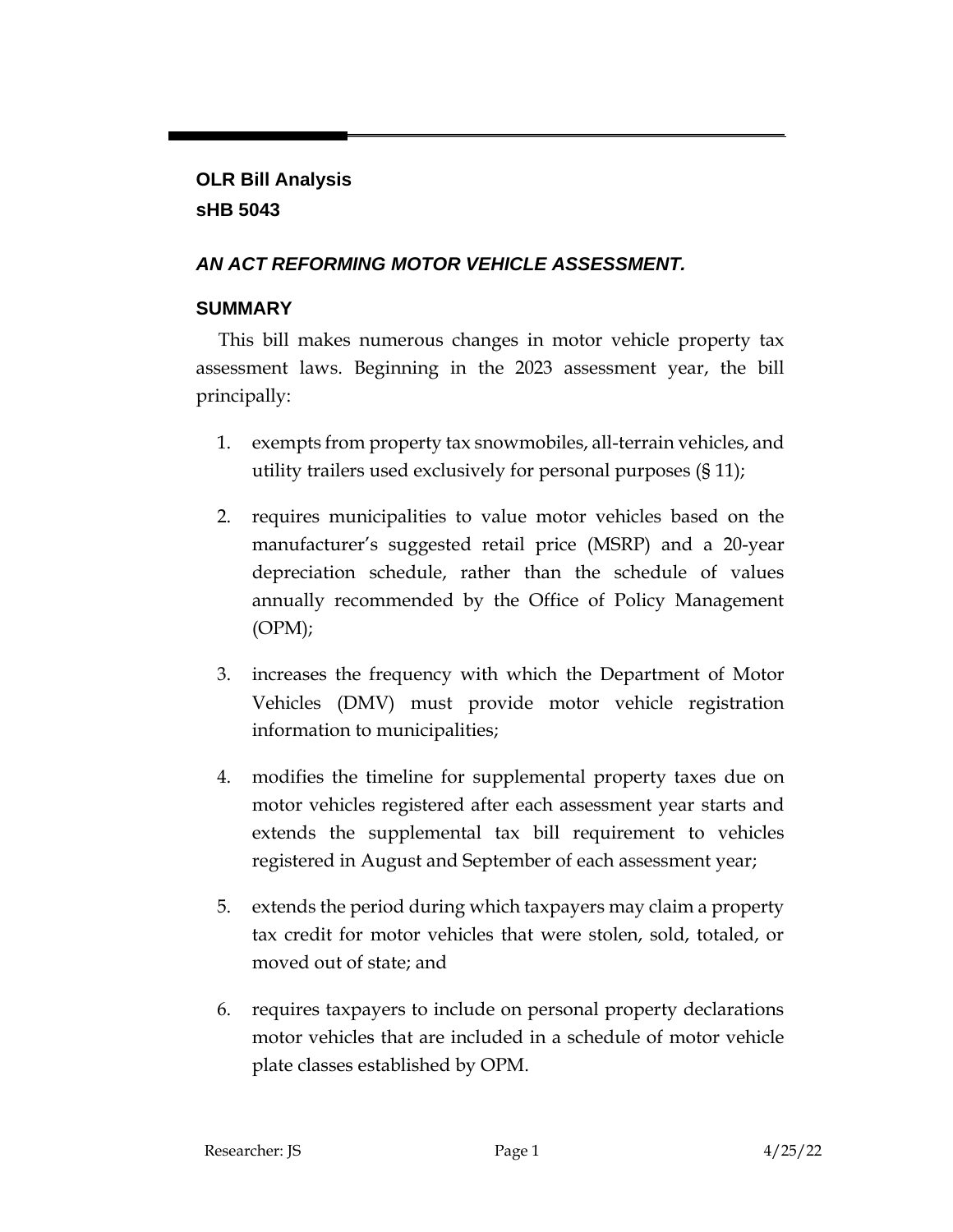Under current law, DMV generally cannot issue a vehicle registration to anyone who owes property taxes on a registered vehicle, and DMV may revoke the registrations of other vehicles owned by the delinquent taxpayer under specified circumstances. The bill extends these provisions to anyone who owes property taxes on any taxable motor vehicle, including unregistered ones.

The bill also eliminates a provision requiring municipalities to issue a validation sticker showing property taxes have been paid on certain commercial motor vehicles used for construction, paving, or other similar purposes (§ 7) and makes other conforming and technical changes.

EFFECTIVE DATE: July 1, 2022, and applicable to assessment years beginning October 1, 2023, except the provision on motor vehicle valuations (§ 4) and two sections making conforming changes (§§ 12 &13) are effective July 1, 2022, irrespective of the assessment year.

# **§§ 3, 4, 7 & 10 — MOTOR VEHICLE VALUATIONS** *Schedule of Values*

Under current law, the OPM secretary must annually recommend a schedule of motor vehicle values based on their average retail price. (In practice, OPM generally recommends the National Automobile Dealers Association's appraisal guides.) Current law requires municipalities to use this schedule when determining a motor vehicle's value for tax purposes unless the vehicle is not listed in the schedule. For vehicles that are not listed (e.g., older or modified vehicles), the assessor must generally determine their values.

The bill instead requires vehicles to be valued for property tax purposes as a percentage of their MSRP, based on a 20-year depreciation schedule, as shown in Table 1. Under the bill, vehicles that are 20 or more years old must be valued at no less than \$2,000. (Existing law, unchanged by the bill, caps the assessed value of eligible antique, rare, or special interest motor vehicles at \$500.)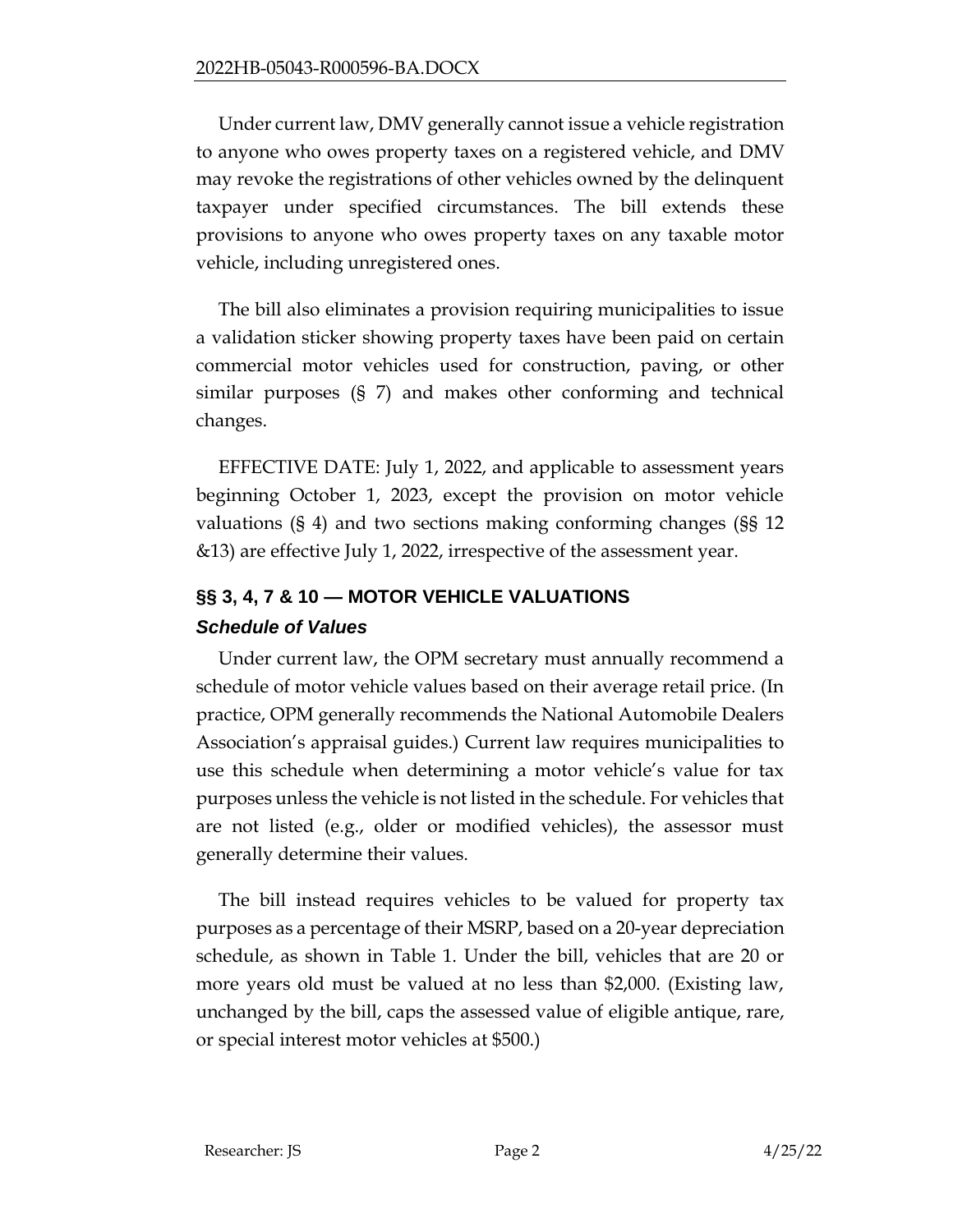| <b>Vehicle Age</b><br>(in years) | % of MSRP | <b>Vehicle Age</b><br>(in years) | % of MSRP      |
|----------------------------------|-----------|----------------------------------|----------------|
| Up to 1                          | 80        | 9                                | 40             |
| 2                                | 75        | 10                               | 35             |
| 3                                | 70        | 11                               | 30             |
| 4                                | 65        | 12                               | 25             |
| 5                                | 60        | 13                               | 20             |
| 6                                | 55        | 14                               | 15             |
| 7                                | 50        | 15-19                            | 10             |
| 8                                | 45        | $20+$                            | $\geq$ \$2,000 |

**Table 1: Motor Vehicle Valuations Under the Bill**

Under the bill, assessors must determine the value of vehicles for which the MSRP is unavailable in consultation with the Connecticut Association of Assessing Officers (CAAO).

### *Vehicles Types Subject to the Valuation Method*

The bill requires municipalities to value motor vehicles added to its grand list (as described below) using the MSRP and depreciation schedule. These motor vehicles are those that are (1) registered, (2) classified in OPM's plate class schedule (also described below), or (3) unregistered or unusable and located in the state.

The bill also applies the valuation method to certain commercial trucks, truck tractors, and tractors and semitrailers used exclusively to transport freight for hire. Under the current law, assessors value these motor vehicles based on their purchase cost and any costs related to modifications, adjusted for depreciation.

# **§ 2 — DMV REGISTERED VEHICLE REPORT TO MUNICIPALITIES** *DMV Annual Report of Motor Vehicles Taxable in the Municipality*

Under current law, the DMV commissioner must annually report to each municipal tax assessor the motor vehicles and snowmobiles that are registered in the municipality. (In practice, this list covers all of the vehicles registered in each town on October 1, the start of the assessment year.) The list must include the owners' names and addresses and each vehicle's identification number.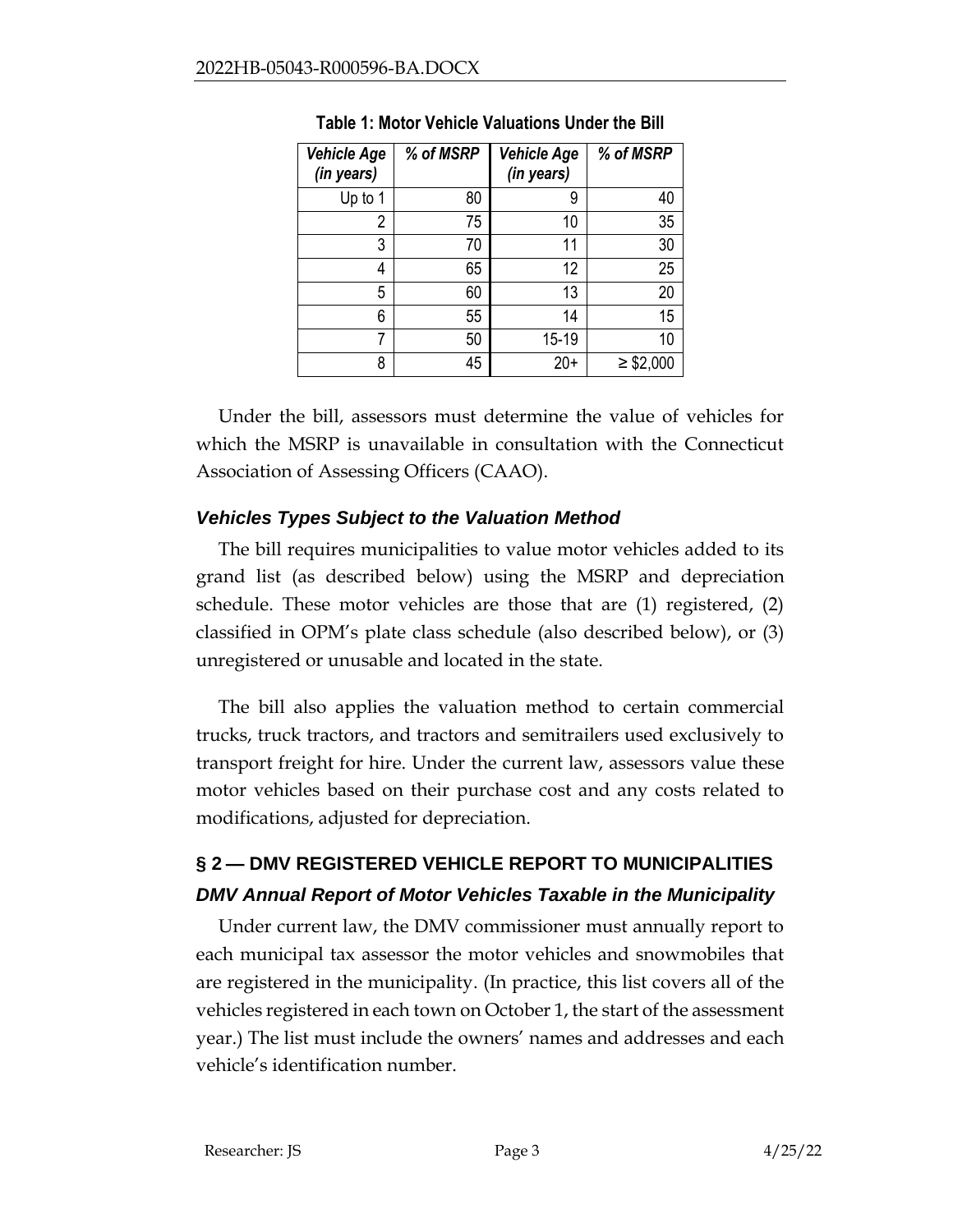The bill (1) moves up the date by which DMV must annually provide the report, from December 1 to November 1, and (2) requires the report to also include the MSRP for each vehicle for which it is available. The bill also removes the reporting requirement for snowmobiles, which the bill exempts from the property tax.

#### *Supplemental List of Taxable Motor Vehicles*

By law, DMV must also provide tax assessors with a supplemental report that lists taxable motor vehicles registered after October 1 (i.e., those not included on the annual report). Under current law, DMV must provide the supplemental report annually by October 1 and include vehicles registered between October 2 and July 31 of the prior year.

Under the bill, DMV must instead provide the supplemental list monthly, beginning by November 15, except for the months of September and October. Each report must identify motor vehicles registered during the prior month and taxable in each municipality.

Under existing law and the bill, the supplemental list must include all the same information provided in the annual report (e.g., each vehicle's identification number) as well as a code indicating the date each vehicle was registered.

### **§§ 8-10 — SUPPLEMENTAL MOTOR VEHICLE TAX BILLS AND CREDITS**

By law, property taxes on motor vehicles that are registered as of the assessment date (October 1) are due the following July 1. Under current law, property taxes for vehicles registered after the assessment date (between October 2 and July 31) are due the following January 1 in a supplemental tax bill. The taxes due for vehicles registered from November 1 through July 31 are prorated based on the vehicle's registration date. Vehicles registered from August 1 to September 30, however, are currently exempt from property tax for the remainder of the assessment year in which they are registered.

The bill makes property taxes on motor vehicles registered between (1) October 2 and March 31 due on July 1 of same assessment year and (2) April 1 and September 30 due January 1 of the next assessment year.

Researcher: JS Page 4 4/25/22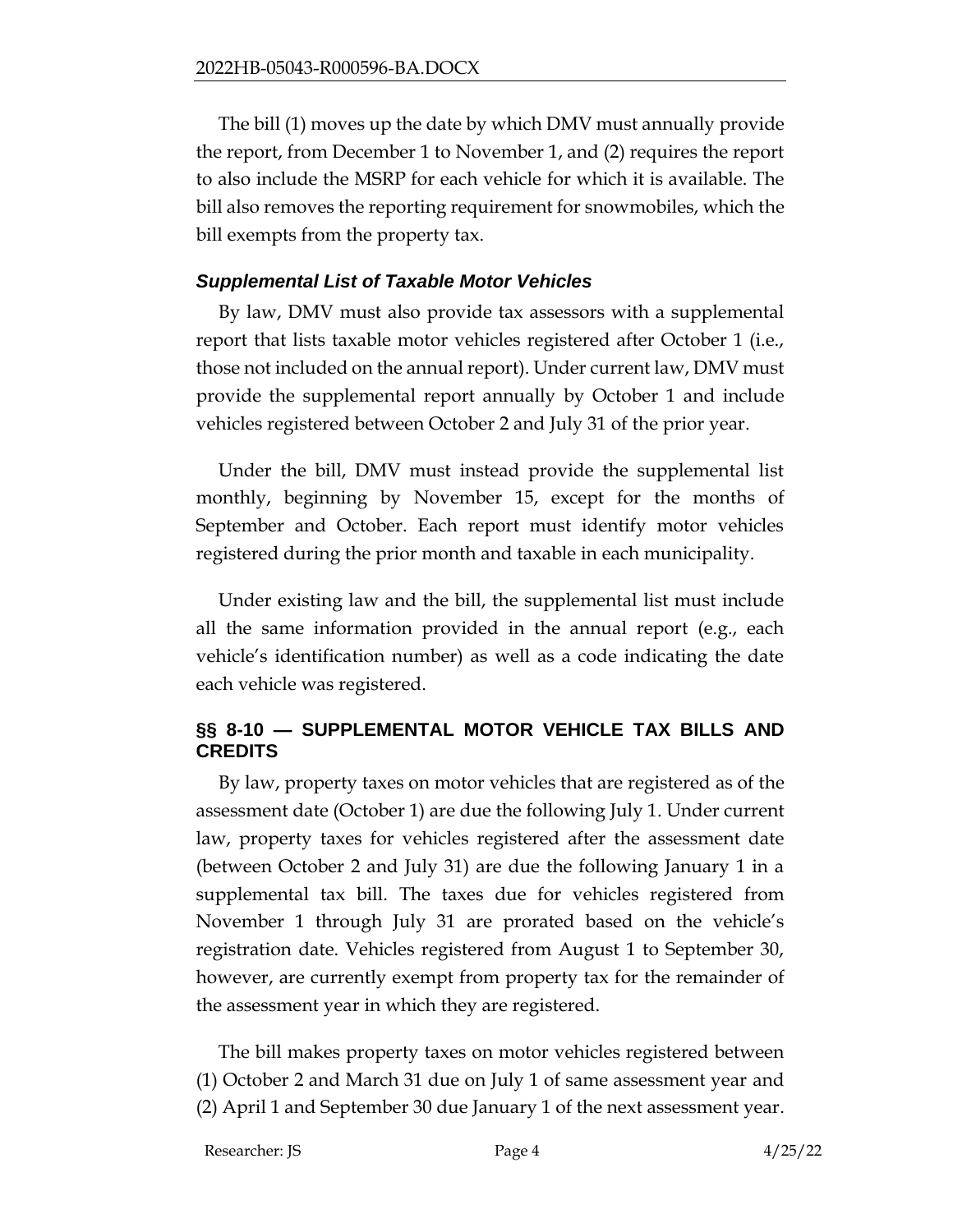In doing so, the bill (1) generally advances the tax payment date for vehicles registered after the assessment date but before April 1 and (2) subjects vehicles registered in August or September to tax for those months.

As under current law, the taxes due for vehicles registered between October 1 and October 31 of the assessment year are not prorated. Under the bill, taxes due for vehicles registered from November 1 through September 30 are prorated according to the same formula that applies under current law to vehicles registered from November 1 through July 31. As under current law, municipalities may opt to prorate the taxes on a daily, rather than monthly basis, by vote of their legislative bodies.

#### *Replacement Vehicles*

The bill similarly changes the supplemental billing schedule for replacement vehicles (i.e., vehicles that, after the start of the assessment year, replace a taxpayer's registered vehicle that is sold, stolen, or had an unexpired registration that is transferred to the replacement vehicle).

Under current law, supplemental property taxes on replacement vehicles acquired between October 2 and July 31 are due January 1 of the next assessment year. Under the bill, supplemental property taxes on replacement vehicles acquired between October 2 and March 31 are due July 1 of the same assessment year, and those on replacement vehicles acquired between April 1 and September 30 are due January 1 of the next assessment year.

The bill makes a conforming change by subjecting the taxes due for replacement vehicles registered between November 1 and September 30 to proration, rather than just those registered between November 1 and July 31.

# *Temporarily Registered Commercial Vehicles*

Under existing law, property taxes on temporarily registered commercial motor vehicles that were not permanently registered or added to any town's grand list are due on January 1 during the next assessment year. The bill makes these property taxes due according to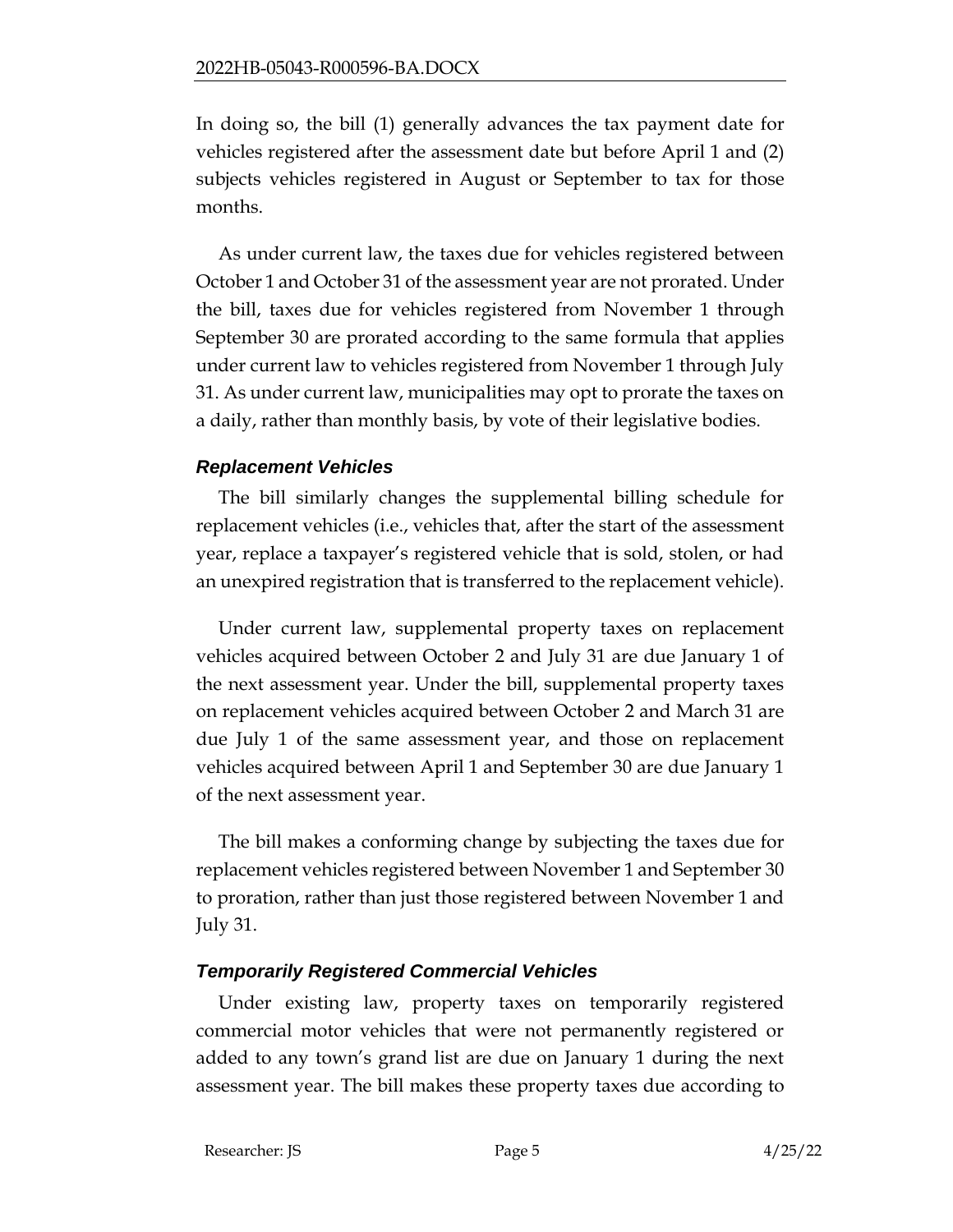the same timeframes described above for replacement vehicles (i.e., July 1 of the same assessment year for vehicles registered between October and March 31, and January 1 of the next assessment year for vehicles registered between April 1 and September 30). As under current law, the taxes due for these vehicles are not prorated.

### *Property Tax Credit for Stolen, Sold, Removed, or Totaled Vehicles*

The bill extends the period during which taxpayers may claim a pro rata credit against their property taxes for motor vehicles that were sold, totaled, stolen, or removed from this state and registered in another state to which the taxpayer moved.

Under current law, the taxpayer must claim the credit by the December 31 following the first full assessment year after the assessment year in which the event occurred (e.g., if a theft occurred November 1, 2022, the taxpayer must claim the credit by December 31, 2024). The bill instead requires the taxpayer to claim the credit within three years after the vehicle's tax bill was due.

Under both current law and the bill, taxpayers waive their right to the credit if they fail to submit a claim within the allowable period.

# **§§ 3, 5 & 6 — PERSONAL PROPERTY DECLARATIONS**

By law, taxpayers that own taxable personal property must annually file with the assessor a personal property declaration listing this property. This requirement generally applies only to business taxpayers since personal property, other than motor vehicles, used by individuals and families is generally exempt from property tax (CGS § 12-81).

#### *OPM-Recommended Plate Classes*

Beginning by October 1, 2023, the bill requires the OPM secretary to annually recommend a schedule of motor vehicle plate classes, in consultation with CAAO. It requires municipal assessors to use the schedule to determine the classification of motor vehicles for property tax purposes.

The bill makes motor vehicles listed on the schedule (1) personal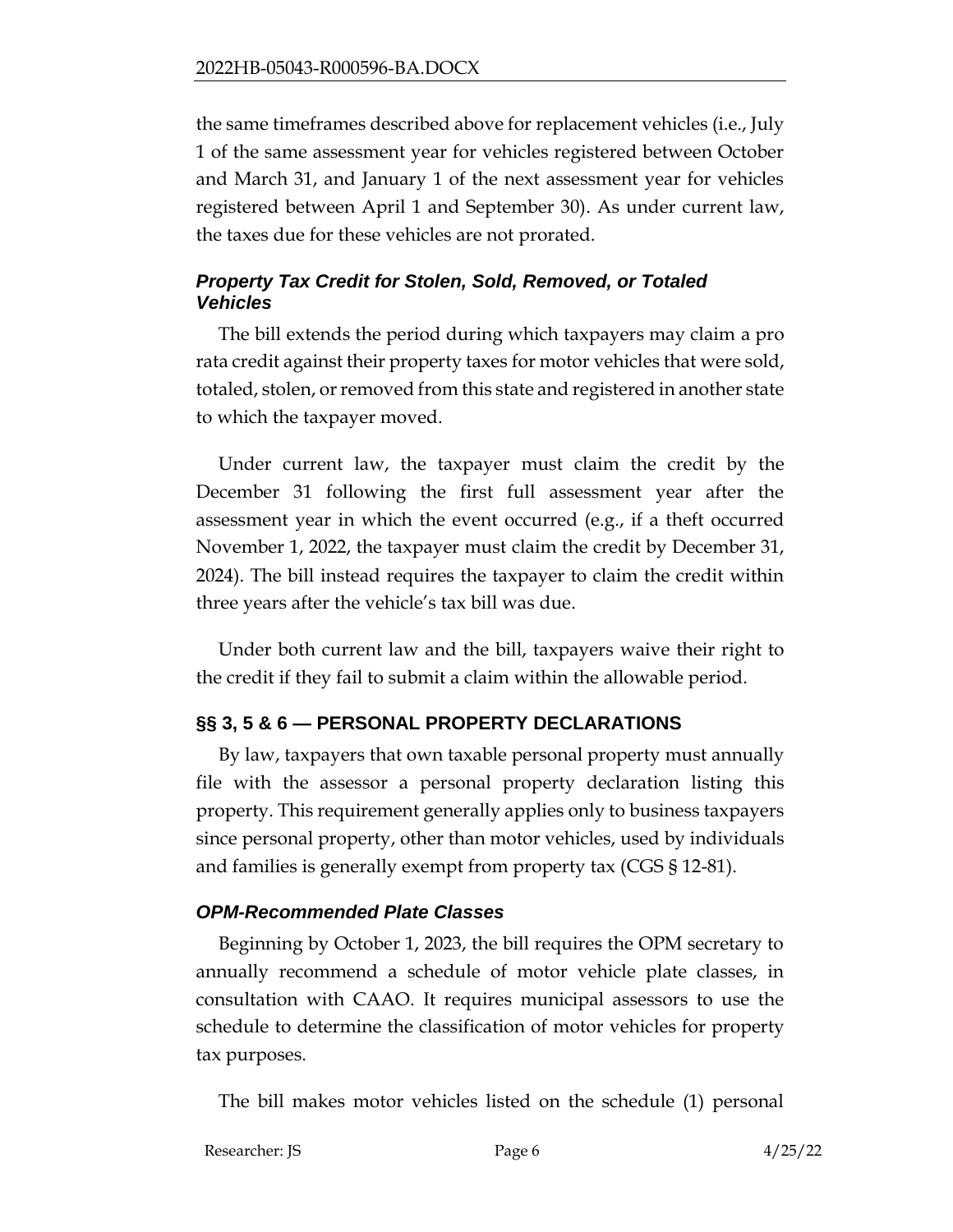property that must be listed in taxpayers' personal property declarations and (2) valued in the same manner as other motor vehicles, as described above, for property tax purposes.

#### *Expanded Types of Personal Property That Must be Declared*

The bill expands the types of personal property that taxpayers must include in their personal property declarations.

Under current law, taxpayers must generally exclude from their personal property declarations motor vehicles that are registered with DMV. (These motor vehicles are reported to assessors on the annual and supplemental reports provided by DMV.) The bill instead requires taxpayers to include any motor vehicles they own that are listed on OPM's schedule of motor vehicle plate classes, as described above.

Under the bill, any person who must file a personal property declaration must include in the declaration motor vehicles that are (1) registered in the town and included on OPM's schedule of motor vehicle plate classes, as described above, or (2) unregistered or incapable of being used and located in the town. The bill also allows filers to include in their declarations vehicles that are taxable in a town other than the town it is registered in with DMV. The bill specifies that these motor vehicles are valued and prorated in the same way as other motor vehicles under the bill (i.e., based on the MSRP and depreciated according to a schedule).

After the declaration filing deadline (November 1, annually), the bill requires the assessor to add to a taxpayer's existing declaration, or to a new one if one does not exist, any motor vehicle the assessor determines is personal property as defined under the bill (i.e., including motor vehicles that are listed on OPM's schedule of motor vehicle plate classes). Generally, under existing law, property a filer wrongly excluded from their declaration is considered "omitted property" and subject to a penalty. But under the bill, the value of a motor vehicle for the current assessment year is not considered omitted property or subject to the penalty.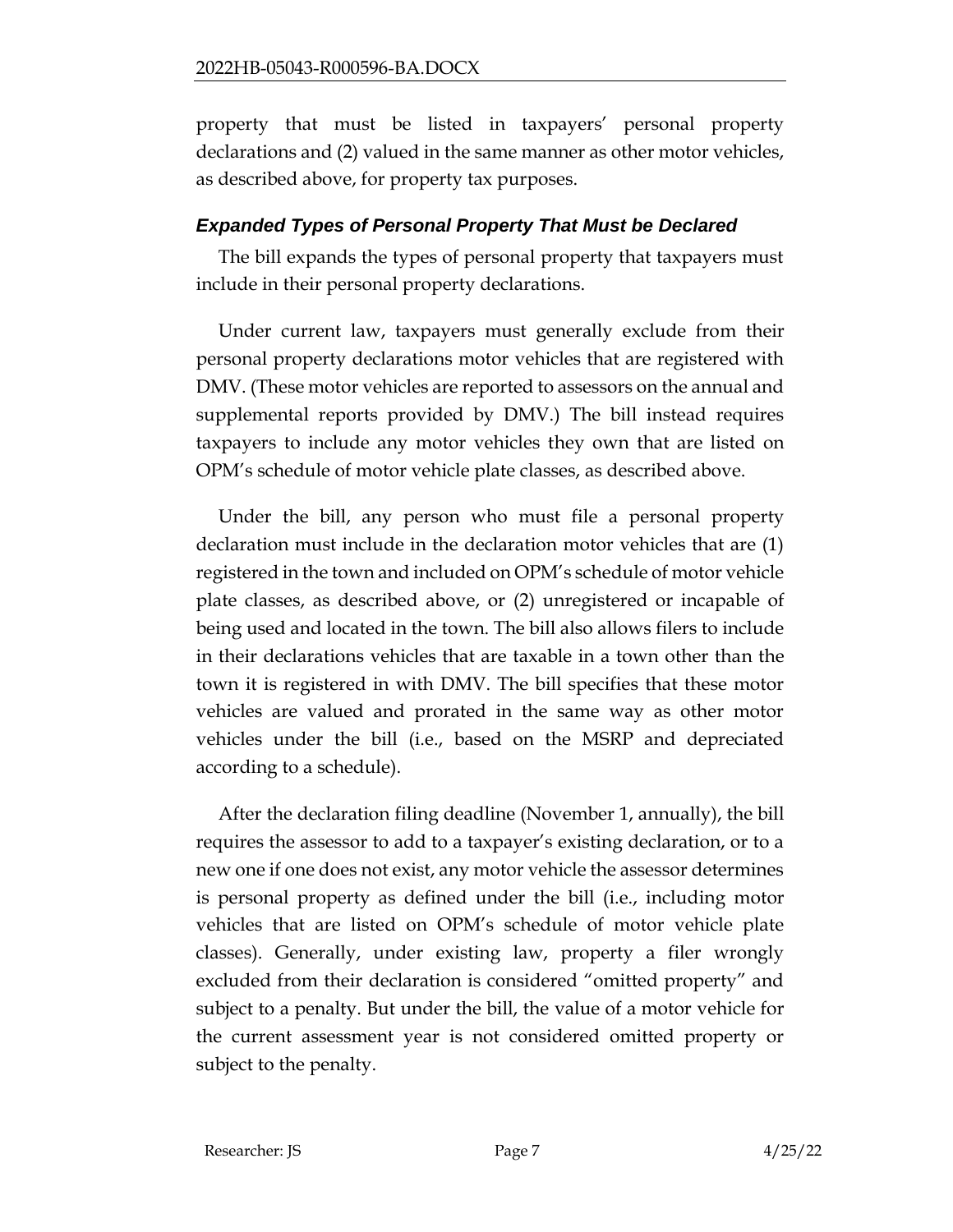Commercial or financial information included in a declaration cannot be made public under current law. The bill provides an exception, allowing this information to be made public if it concerns motor vehicles.

### *Property Wrongly Omitted From a Declaration*

By law, municipal assessors must add to a filer's declaration any taxable property that they believe the filer owns but omitted from the declaration. The assessor must also add a 25% penalty to the added property's assessed value.

Under the bill, omitted property includes the MSRP of a vehicle and any after-market alterations to the vehicle. (Presumably, this means that filers must include after-market alterations in their declarations.) As described above, under the bill, a motor vehicle's value in the current assessment year is not considered omitted property and is not subject to the penalty.

### *Declaration Filing Form*

The bill requires OPM, rather than each municipality's assessor as current law requires, to create the form that taxpayers must use to file their annual personal property declarations. It requires OPM to create the form in consultation with CAAO.

# **§ 7 — LISTING MOTOR VEHICLES ON MUNICIPAL GRAND LISTS** *Situs Rule*

Under current law, any registered or unregistered motor vehicle (including a snow mobile) that most frequently leaves from and returns to, or remains in, a Connecticut town is subject to property tax in this state, regardless of whether the vehicle works or is used. Under the "situs rule" a registered motor vehicle is taxable, and added to the grand list, by the town the vehicle most frequently leaves from and returns to or remains in. The law presumes this town is the same town in which the owner resides or has an established business site, as applicable, and sets out rules for determining which town should add a vehicle when its owner lives in more than one town or out of state.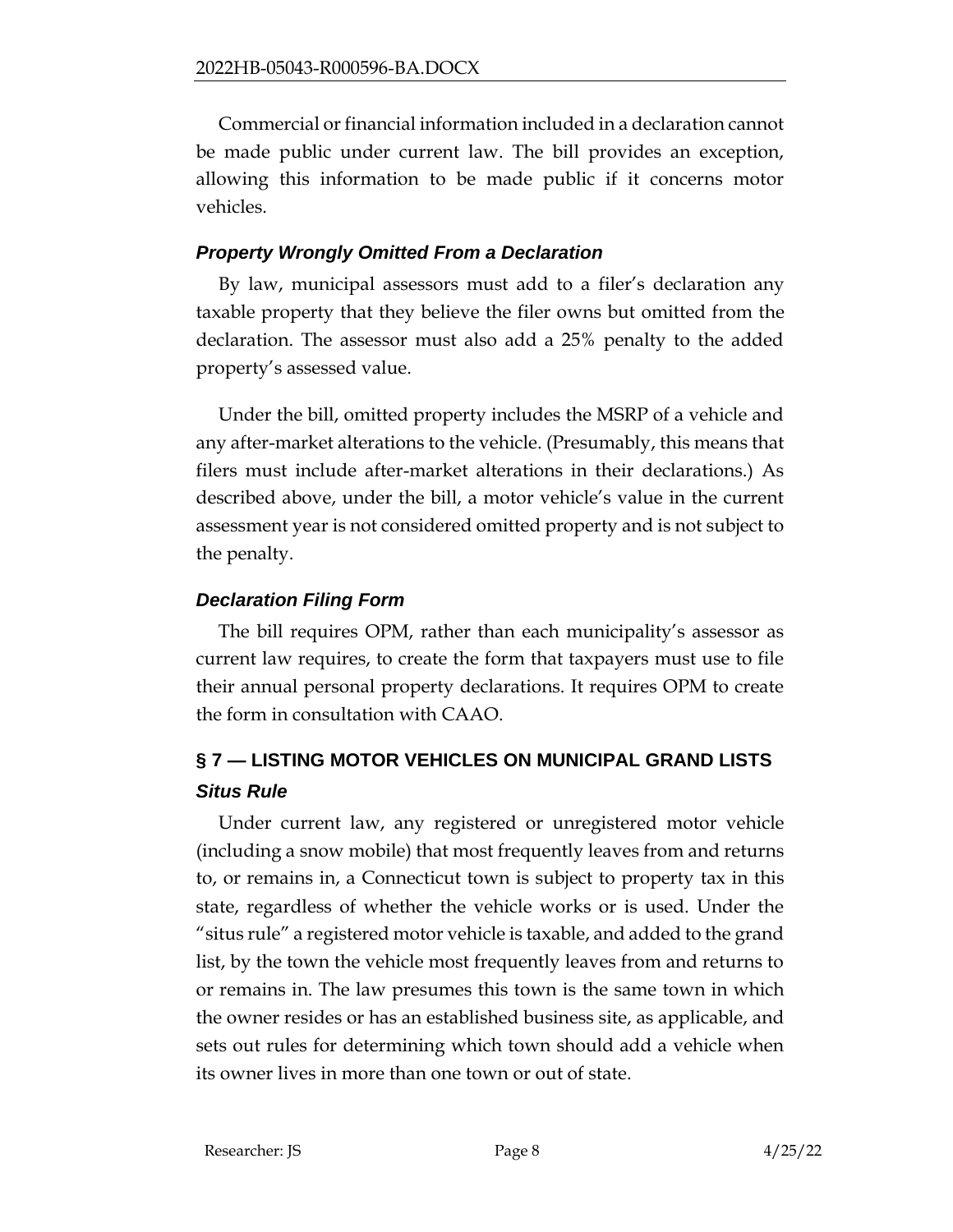The bill generally retains the current law's situs rule and expands it to cover unregistered vehicles, as well as registered ones. It specifies municipalities must include in their grand list (1) registered motor vehicles, (2) motor vehicles that are registered and classified in OPM's plate class schedule, and (3) unregistered or unusable motor vehicles that are located in the state.

#### *Motor Vehicles Taxable in a Town Other Than the Listing Town*

Under current law, if a motor vehicle (or snow mobile) is registered in one town but taxable in another, the assessor of the town in which the vehicle is taxable (the "taxing assessor") must notify the assessor of the town in which it is registered (the "listing assessor"). The taxing assessor must provide to the listing assessor the vehicle owner's name and address and the vehicle's identification number, as well as the name of the town it is taxable in. The law requires the taxing assessor and registered assessor to cooperate in listing the vehicle for property tax purposes.

Under the bill, if a motor vehicle is listed in one town but taxable in another, the listing assessor must notify the listing assessor, and provide the same information current law requires. (Presumably this means the taxing assessor must notify the listing assessor, not that the listing assessor must notify him or herself.) It requires the assessor of the town in which the vehicle is registered and the listing assessor to cooperate in listing the vehicle for property tax purposes. (Presumably this means the listing assessor and taxing assessor.)

# **§ 1 — DMV ENFORCEMENT OF UNPAID PROPERTY TAXES**

The bill expands the DMV's authority with respect to unpaid property taxes to cover both registered and unregistered vehicles, rather than only registered vehicles.

Current law prohibits DMV from issuing a registration to anyone who a municipality reports as owing property taxes on a registered snowmobile or motor vehicle. DMV may also, among other things, (1) collect the unpaid property taxes owed on the registered motor vehicle if DMV has entered an agreement with the municipality, OPM secretary,